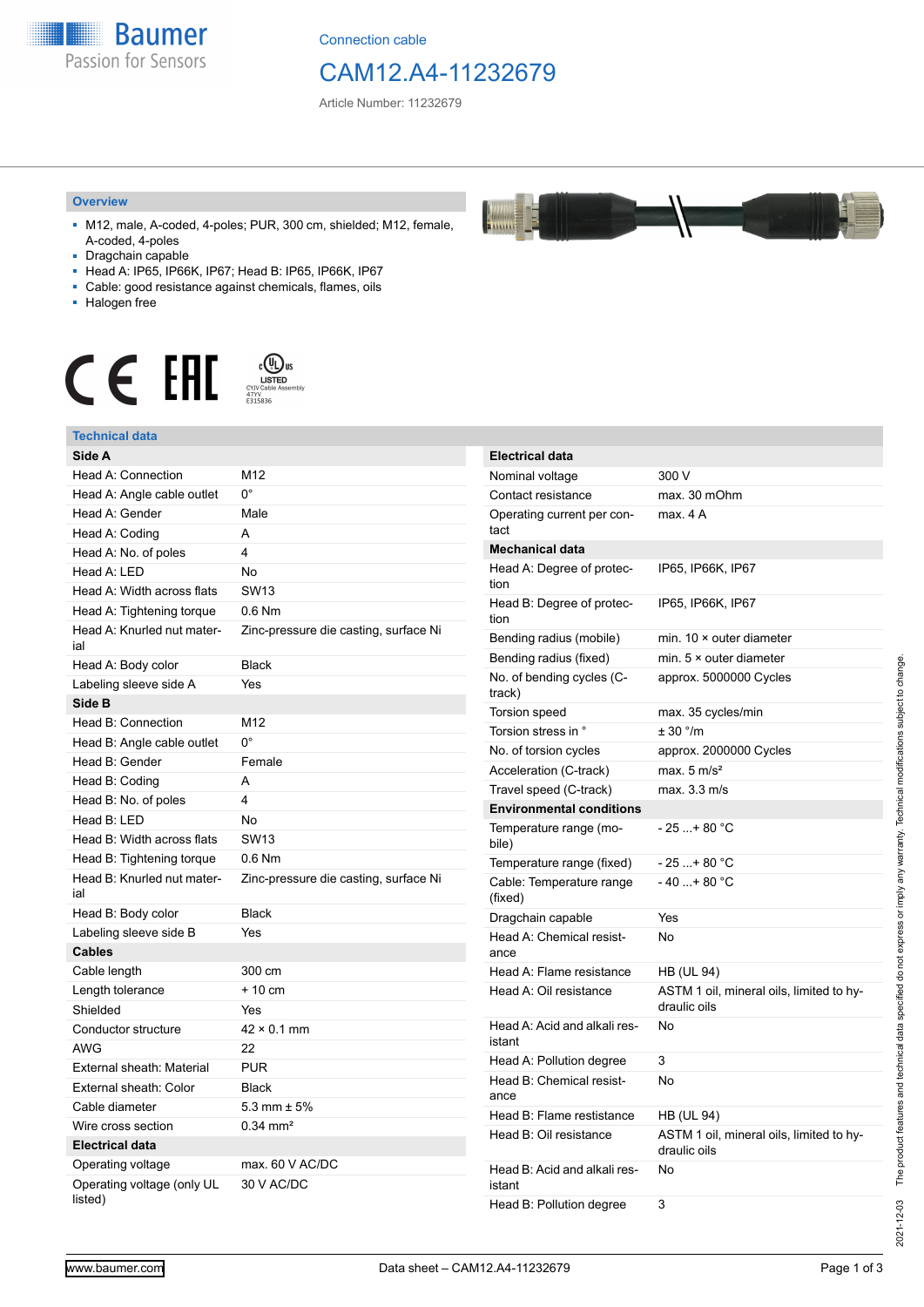

Connection cable

### CAM12.A4-11232679

Article Number: 11232679

#### **Technical data**

**Technical drawing**

**Side A**

#### **Environmental conditions**

Cable: Chemical resistance Good (DIN EN 60811-404)

Cable: Flame resistance Conform UL 1581 §1090 (H); CSA FT2; IEC 60332-2-2

#### **Environmental conditions**

Cable: Silicone-free Yes

Cable: Oil resistance Good (DIN EN 60811-404)

### **Side B**

#### **Technical drawing**





| Coding | Coding |
|--------|--------|
|        |        |